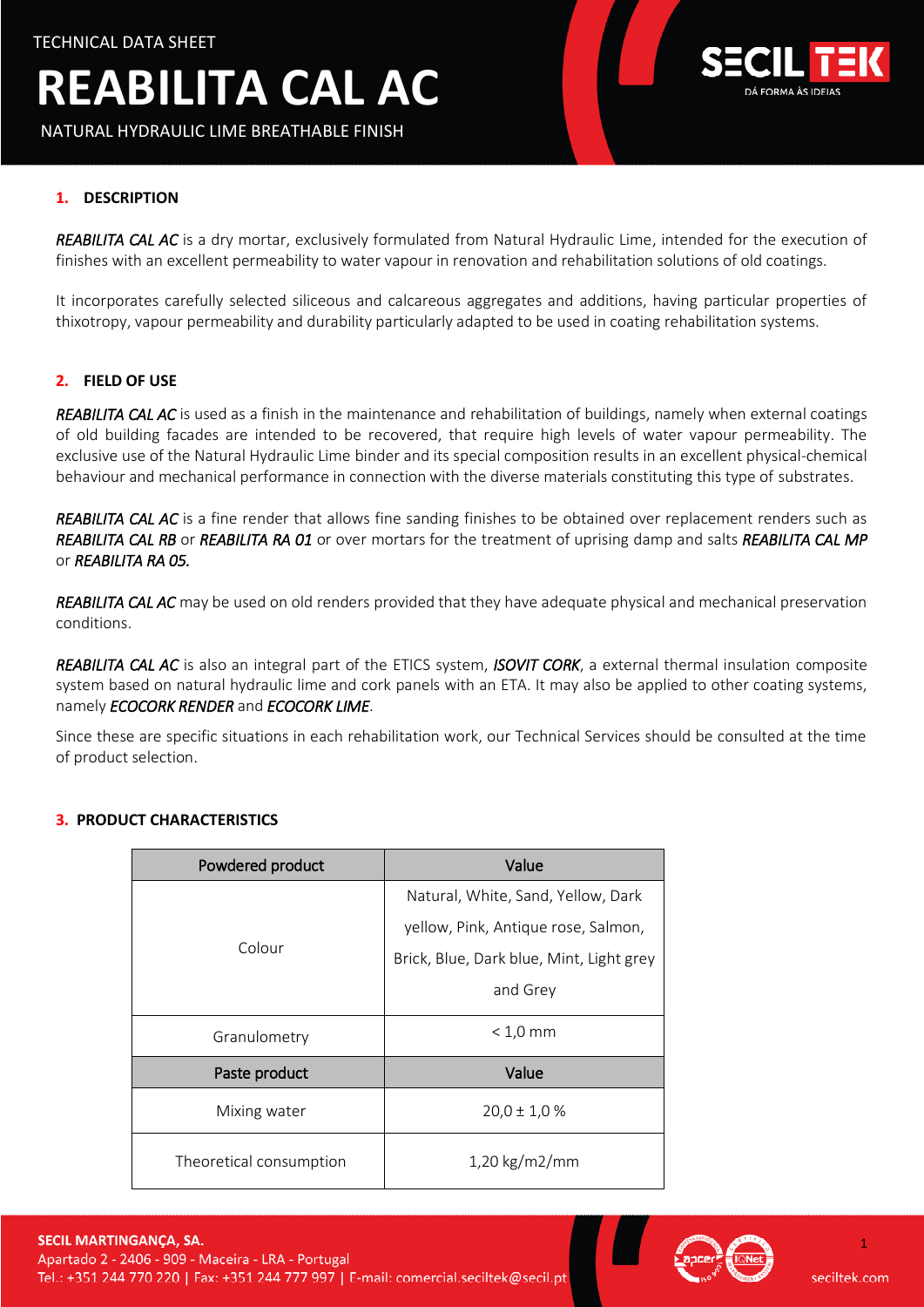NATURAL HYDRAULIC LIME BREATHABLE FINISH



| <b>Hardened Product</b>                           | Value                  | Standard          |
|---------------------------------------------------|------------------------|-------------------|
| Compressive strength                              | Class CS II            | EN 1015-11        |
| Adhesion to brick and block /<br>Mode of fracture | $\geq$ 0,2 MPa / B     | EN 1015-12        |
| Modulus of elasticity                             | 1750-2250 N/mm2        | BS 1881-5         |
| Density                                           | 1200 ± 150 kg/m3       | EN 1015-10        |
| Capillarity (24h)                                 | $\geq$ 0,3 kg/m2       | EN 1015-18        |
| Permeability to water vapour                      | $\leq \mu$ 15          | EN 1015-19        |
| Water penetration after<br>capillarity test       | $< 5.0$ mm             | EN 1015-18        |
| Reaction to fire                                  | Class A1               | EN 988-1          |
| Thermal conductivity                              | $0,45 W/(m.K)$ (P=50%) | <b>NP EN 1745</b> |

## **4. APPLICATION**

## a) Substrate preparation

Substrates prepared with *REABILITA CAL RB*, *REABILITA RA 01*, *REABILITA CAL HP*, *REABILITA RA 05, ecoCORK RENDER, ecoCORK Lime One* mortars and other filling and levelling renders of SECILTEK range are able to receive *REABILITA CAL AC*.

External thermal insulation systems of the ISOVIT CORK type are also able to receive this finish mortar.

In the case of direct application on other kind of renders, these should be regular, cohesive, clean and without any type of material that affects the normal adhesion conditions.





seciltek.com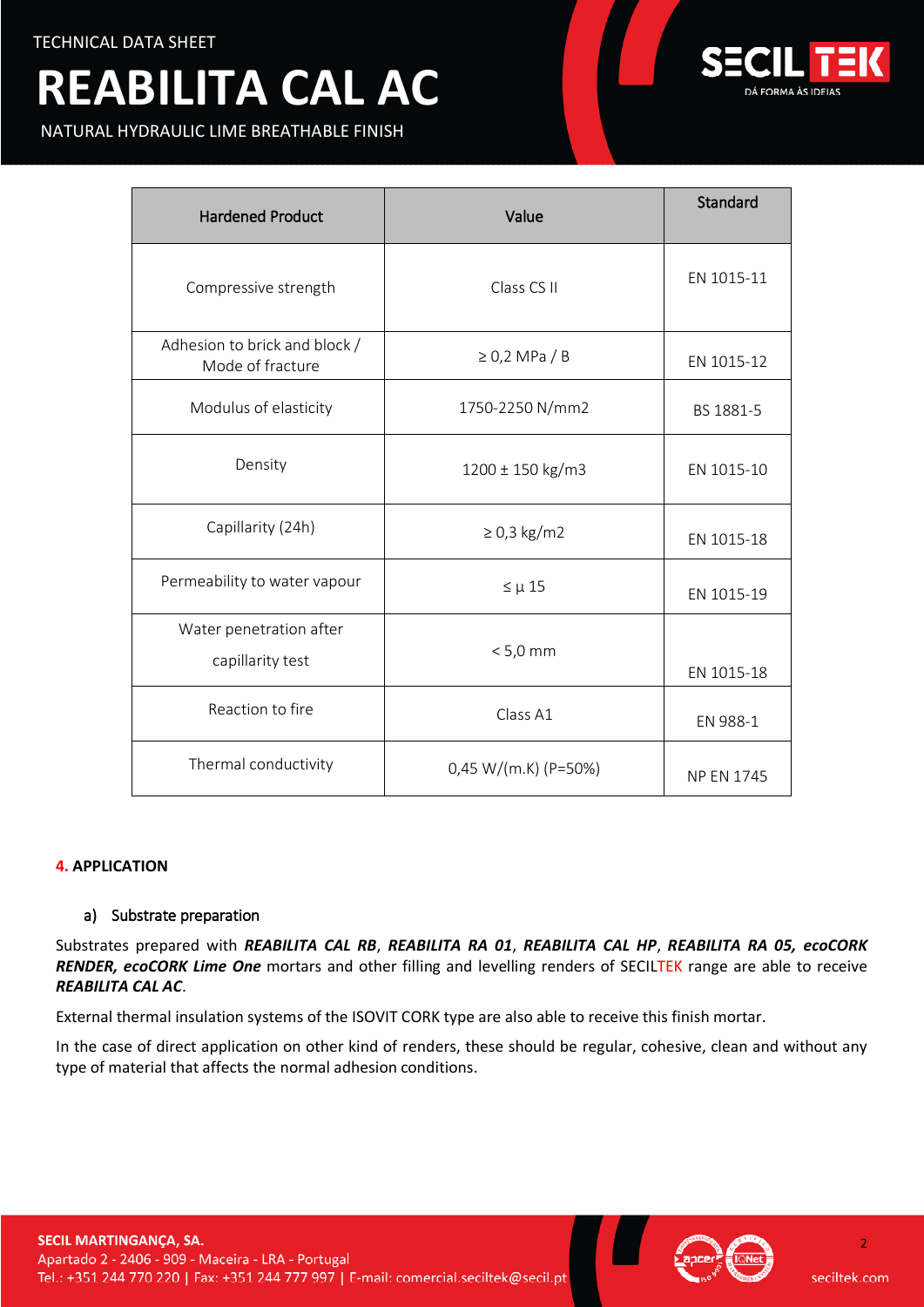NATURAL HYDRAULIC LIME BREATHABLE FINISH



### **b) Mortar preparation**

*REABILITA CAL AC* should be mixed with water in the proportion of 4,5 to 5,0 litres per 25 kg bag, in small quantities and using an electric mixer, so as to obtain a uniform and lump-free paste.

Strict control of the mixing water is fundamental and decisive to ensure uniformity of mortar mix.

## **c) Application**

After mixing, *REABILITA CAL AC* should be applied in two layers, at least.

Total coating thickness should not exceed 3 mm.

Whenever possible, complete panels should be done so as to minimize work joints. In this operation, each panel should be covered under the same temperature, sunlight, wind and humidity conditions, at the risk of, in case of variation in drying, final colour variations occurring.

The final surface of *REABILITA CAL AC* should be trowelled and a fine sanded finish or a rustic smooth finish may be obtained. It may also be used as a base to receive smooth finishes such as *REABILITA CAL AC Fino*.

When repairing renders or in rehabilitation works that require the execution of large thicknesses, incorporation of glass fibre mesh with anti-alkali treatment, SecilTEK Rede 160, should be provided for, over the first layer of *REABILITA CAL AC* while still fresh.

The painting scheme to be carried out should be applied 14 days after and it should be of silicate base or aqueous base with good water vapour permeability. If *REABILITA CAL AC* is applied as final finish to colour, it is advisable to apply the *REDUR AD 40* water-repellent impregnation for greater durability of the final appearance.

## **d) Restrictions**

*REABILITA CAL AC* should not be applied at room and substrate temperatures below 5 °C and above 30 °C. It has a curing period of 28 days.

In hot and/or dry weather or when substrates are directly exposed to sunlight, the substrate should be previously wetted and application should only be started when it is dry.

Under these conditions daily watering of the surfaces should be carried out, for one week, so as to keep renders permanently moist.

Application in the presence of strong winds may cause render cracking. In such case, walls should be protected so as to minimize the effects of wind action.

#### **5. PACKAGING AND VALIDITY**

#### **Packaging**

25 kg paper bags in plasticized pallets of 60 bags.

#### **Validity**

12 months provided the conditions of the original packaging remain unaltered and in good storage conditions, protected from extreme temperature and humidity.